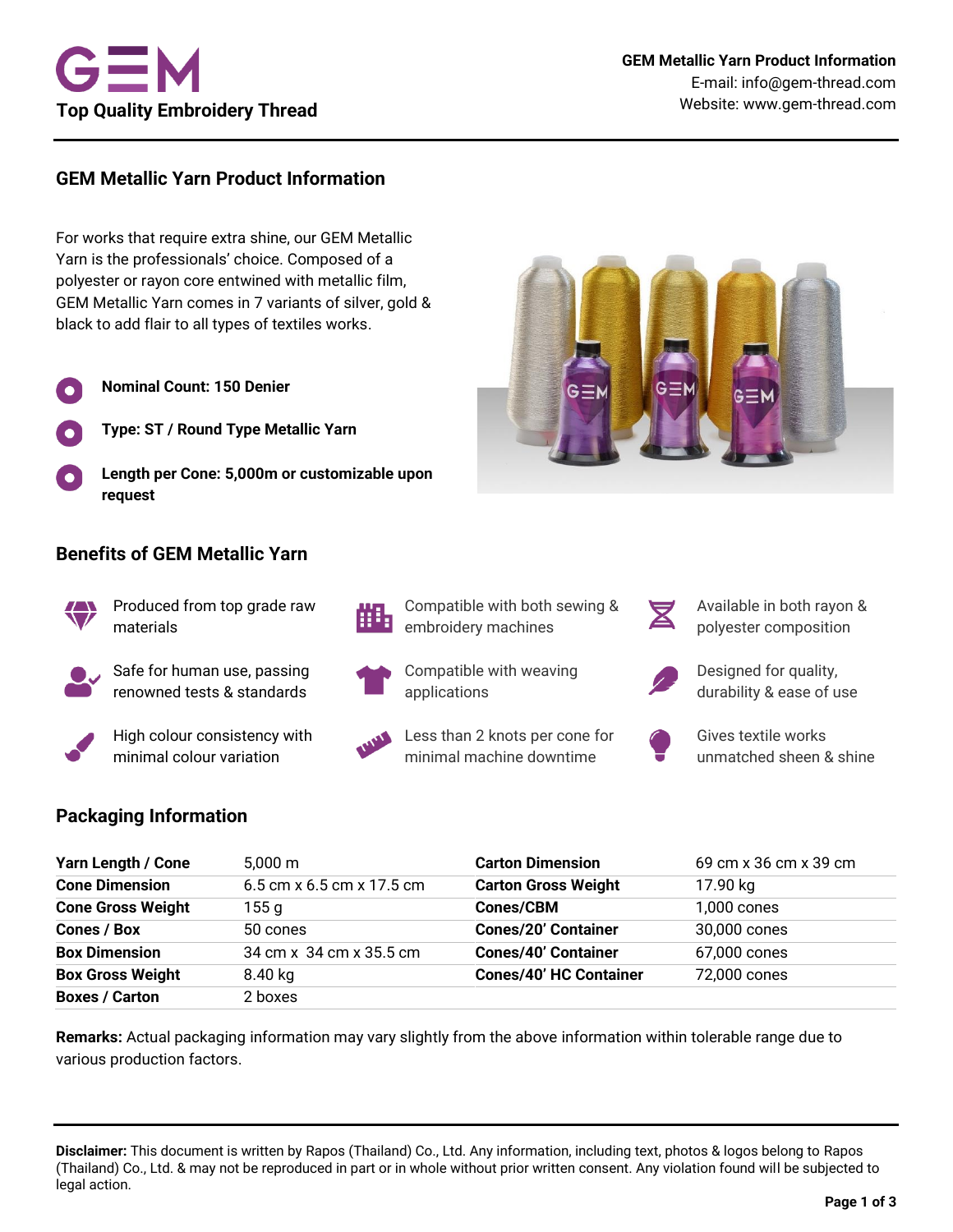# **Technical Information**

| <b>Test</b>            | <b>Method</b>                            | <b>Results</b> |  |
|------------------------|------------------------------------------|----------------|--|
| <b>Colour Fastness</b> | Carbon Arc Lamp, 20 hours                | Pass           |  |
| Laundry                | 0.5% Soap concentrate, 70'C, 20 minutes  | Pass           |  |
| Dry Heat               | 180'C, 20 seconds                        | Pass           |  |
| <b>Boiling Water</b>   | 30 minutes                               | Pass           |  |
| Friction               | 200 g load, 200 times                    | Pass           |  |
| Ironing                | 140'C, 15 seconds                        | Pass           |  |
| Dry Cleaning           | 100% Perchloroethylene, 21'C, 30 minutes | Pass           |  |
|                        | 100% Petroleum Benzine, 21'C, 30 minutes | Pass           |  |
|                        | 100% Trichloroethylene, 21'C, 30 minutes | Pass           |  |
| Perspiration           | Acid Solution, JIS-L-0848A               | Pass           |  |
|                        | Alkali Solution, JIS-L-0848A             | Pass           |  |

## **Production Lead Time**

|                                   | <b>GEM Metallic Yarn</b><br>(Custom Colour, Size or OEM) |  |
|-----------------------------------|----------------------------------------------------------|--|
| <b>GEM Metallic Yarn (5,000m)</b> |                                                          |  |
| Ready stock                       | Upon discussion                                          |  |
| $7 - 14$ days                     | Upon discussion                                          |  |
| $14 - 21$ days                    | Upon discussion                                          |  |
|                                   |                                                          |  |

**Remarks:** The above production times serve only as an estimation & guideline. Actual production may vary depending on production schedule, order forecast & complexity of special specifications among other factors.

**Disclaimer:** This document is written by Rapos (Thailand) Co., Ltd. Any information, including text, photos & logos belong to Rapos (Thailand) Co., Ltd. & may not be reproduced in part or in whole without prior written consent. Any violation found will be subjected to legal action.